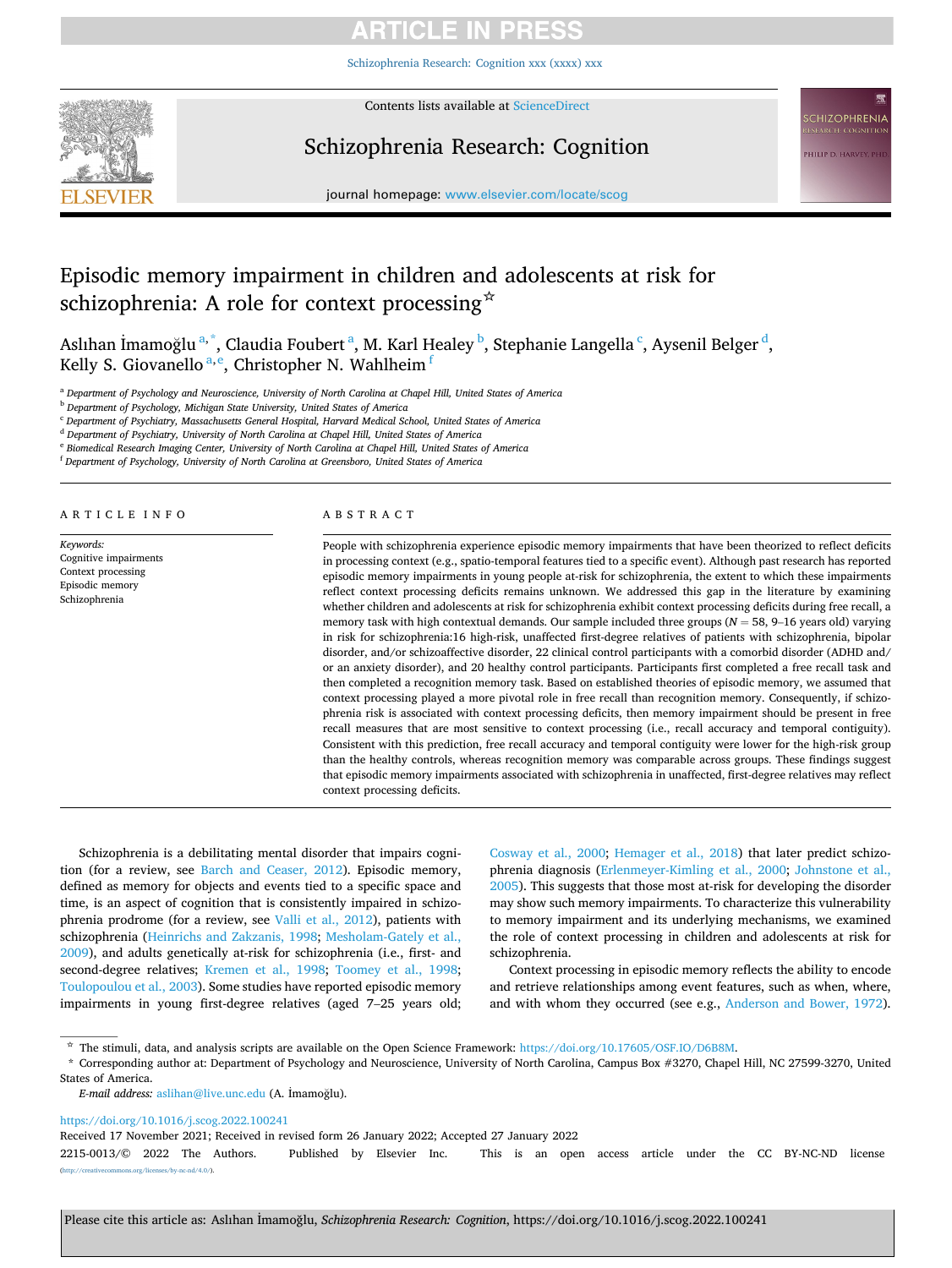# **ARTICLE IN PRESS**

### *A.* ˙ *Imamo*˘*glu et al.*

Disruptions in such processing may underlie the episodic memory impairments observed in schizophrenia [\(Ranganath et al., 2008](#page-5-0); [Keefe](#page-5-0)  [et al., 2002\)](#page-5-0). Episodic memory tasks involving self-initiated memory search (e.g., free recall and source memory) are often more sensitive to schizophrenia-related impairment than tasks requiring recognition decisions (e.g., [Aleman et al., 1999](#page-5-0); [Paulsen et al., 1995](#page-5-0), but see [Sahakyan](#page-6-0)  [and Kwapil, 2016](#page-6-0)). This differential sensitivity suggests that schizophrenia-related memory impairment should be more pronounced in tasks assumed to require more self-initiated generation of contextual cues, such as free recall, than tasks that require less cue generation, such as recognition.

The assumption that context processing deficits underlie schizophrenia-related episodic memory impairments has inspired researchers to use free recall to identify such deficits. In free recall, participants study a list and later recall items in any order. The extent that items are recalled in the studied order, referred to as *temporal contiguity*  (for a review, see [Healey et al., 2019\)](#page-5-0), is assumed to indicate effective context processing. Schizophrenia patients [\(Polyn et al., 2015](#page-5-0)) and people with first episode psychosis [\(Murty et al., 2018\)](#page-5-0) who recall fewer words show less temporal contiguity than healthy controls. Similarly, young adults with high negative schizotypy symptoms, which predict schizophrenia-spectrum disorders ([Kwapil et al., 2013\)](#page-5-0), show poorer free recall accuracy and temporal contiguity than people in the normal range of negative symptoms [\(Sahakyan and Kwapil, 2016, 2018](#page-6-0)). Together, these studies suggest that temporal contiguity in free recall provides an assay of the contribution of context processing to schizophrenia-related episodic memory impairment.

The current study extends this research by testing the hypothesis that episodic memory impairments in young people at-risk for schizophrenia reflects context processing deficits. Children and adolescents varying in risk for schizophrenia completed tasks that differed in their context processing requirements. They first completed a free recall task and then completed a recognition task. Based on the context-deficit view of schizophrenia-related memory impairment, we expected that deficits associated with high risk for developing schizophrenia would appear selectively in the free recall measures.

## **1. Method**

The current research was approved by the Institutional Review Board of the University of North Carolina at Chapel Hill. Participants were compensated for their time and travel.

# *1.1. Participants*

We recruited 58 children and adolescents (24 female) aged 9 to 16 years from the UNC Psychiatry Child and Adolescent Clinic, the Outreach and Support Intervention Services, the Schizophrenia Treatment and Evaluation Program, public schools, and community clinics. Participants were assigned to one of three age-matched groups and the mean age was not significantly different across groups,  $F(2, 55) = 0.35$ ,

| Table 1 |                                     |  |
|---------|-------------------------------------|--|
|         | Risk group characteristics in free- |  |

 $p = 0.71$  (see Table 1). The high-risk group included 16 non-psychotic, first-degree relatives of a person with schizophrenia, bipolar disorder, and/or schizoaffective disorder. The clinical control group included 22 participants who were currently diagnosed with ADHD and/or an anxiety disorder with no family history of psychotic mental illnesses, as these disorders and schizophrenia share common disruptions in frontallimbic brain circuitry [\(McTeague et al., 2017\)](#page-5-0). These disruptions are associated with varying amounts of cognitive disorganization, reduced attention, and impaired cognitive control ([Arnsten and Rubia, 2012](#page-5-0)), which are all critical for strategic retrieval of episodic context (Chun and [Turk-Browne, 2007;](#page-5-0) [Vatansever et al., 2021](#page-6-0)). The healthy control group included 20 participants with no family history of psychotic mental illnesses and no current clinical diagnoses. Note that all participants completed both tasks, but we excluded data from four participants in the recognition analyses due to computer error or confusion with response mapping. Clinical diagnoses were based on the Structured Clinical Interview for DSM-IV (SCID; [First et al., 1995](#page-5-0)). We excluded people with chronic medical conditions, a history of psychotic or mood disorders, PTSD, substance abuse disorders, and current or previous use of psychotropic or cognition enhancing medications. Schizotypy was assessed with the Scale of Prodromal Symptoms (SOPS) to examine the relationship between schizotypy and memory scores [\(McGlashan et al.,](#page-5-0)  [2001\)](#page-5-0).

## *1.2. Materials*

The memory tasks included concrete nouns from the Medical Research Council (MRC) psycholinguistic database ([Coltheart, 1981\)](#page-5-0) with a maximum age of acquisition  $\leq 9.1$  years to ensure the youngest participants could recognize them. To maximize participants' reliance on temporal context in organizing their recall, we created a stimulus set with minimal inter-item associations. For more details about these and other stimulus characteristics, see the first section of the Supplementary Material document (SM1).

# *1.3. Procedure*

The free recall task began with one practice trial, followed by five critical trials. The procedure was mostly identical in the practice and critical trials, but the practice trial included fewer study items (5 vs. 10) and a shorter recall period (30 s vs. 60 s) than the critical trials. During study, words appeared individually for 4 s each (250 ms inter-stimulus interval; ISI). Participants read words aloud and studied them for a test. They then completed a math task for 30 s before starting recall. During recall, participants typed as many words as they could remember from the preceding list in any order. Responses were entered individually and disappeared after each entry. To facilitate comfortable responding, participants were told not to worry about spelling accuracy. Each participant received the same lists of words, and each list contained a unique set of words. The order in which words appeared in a given list was randomized anew for each participant.

| Risk group characteristics in free-recall and recognition tasks. |                  |                  |                 |                  |                  |                 |  |
|------------------------------------------------------------------|------------------|------------------|-----------------|------------------|------------------|-----------------|--|
| Characteristic                                                   | Free-recall task |                  |                 | Recognition task |                  |                 |  |
|                                                                  | High risk        | Clinical control | Healthy control | High risk        | Clinical control | Healthy control |  |
| N                                                                | 16               | 22               | 20              | 15               | 21               | 18              |  |
| N females $(\% )$                                                | 7(43.75)         | 10(45.45)        | 7(35.00)        | 6(40.00)         | 10 (47.61)       | 6 (33.33)       |  |
| Mean age (SD)                                                    | 13.30 (2.26)     | 13.19 (2.44)     | 13.73 (1.73)    | 13.26 (2.34)     | 13.05 (2.41)     | 13.67 (1.82)    |  |
| Age range in years                                               | $9.60 - 16.30$   | $9.10 - 16.70$   | 10.11-16.90     | $9.60 - 16.30$   | $9.10 - 16.70$   | 10.11-16.90     |  |

*Note*. The sample included people with the following self-reported race/ethnicity: 36 (62%) Caucasian/White, 13 (22%) African American/Black, 7 (12%) Hispanic/ Latino, and 2 (4%) other. Most clinical control participants (N = 15) and some high-risk participants (N = 5) who had a comorbid diagnosis of ADHD and/or an anxiety disorder had a history of treatment with stimulant or antidepressant medication. Participants were matched for age, gender, and education across risk-groups. The sample sizes were larger for the free recall than recognition task because four participants were excluded from the recognition analyses. Three excluded participants had negative discriminability (d') scores, indicating confusion with response mapping, and one excluded participant did not complete the task due to computer error.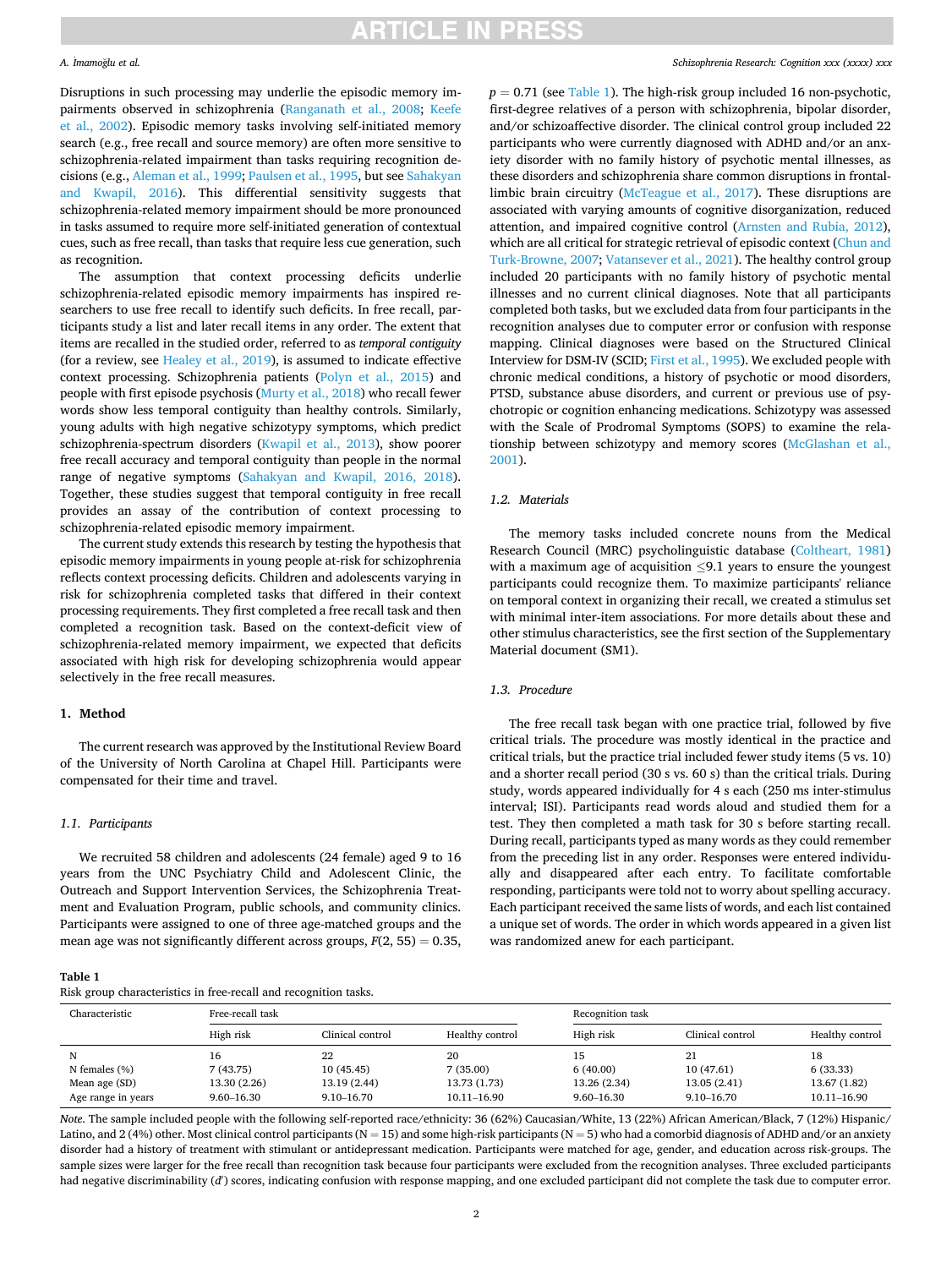# RTICLE IN

### *A.* ˙ *Imamo*˘*glu et al.*

The recognition task included a novel word set that was not used in the free recall task. Participants first read 60 words aloud and studied them for a test. Words appeared individually in random order for 3 s each (500 ms ISI). Participants then completed a math task for 120 s before starting recognition. During recognition, 120 words (60 studied and 60 foils) appeared individually in random order for 3 s each (500 ms ISI). Participants were allowed 3 s to decide if each word was studied by pressing the V and N keys to indicate if words were "old" (studied) or "new" (foils), respectively. Participants rated the confidence of each response (within 4 s) as "Definitely", "Maybe", or "Guess" by pressing the 1, 2, and 3 keys, respectively. Participants failed to make both responses for 9.56% trials; these missing observations were not significantly different across risk groups,  $F(2, 54) = 0.94$ ,  $p = 0.40$ .

## **2. Results**

The statistical approach (described in SM2) included frequentist and Bayesian frameworks because we hypothesized group differences in recall but not recognition, and the Bayesian approach quantified evidence for a null effect [\(Kruschke, 2011](#page-5-0)).

# *2.1. Free recall*

### *2.1.1. Correct recall*

Overall correct recall was compared among groups by averaging performance across the five critical trials (Fig. 1A). Models including Risk Group as a factor indicated a significant effect,  $\chi^2$  (2) = 6.49, *p* = 0.04, with strong evidence for the alternative hypothesis,  $BF_{10} = 24.24$ . Recall was significantly lower for the high-risk than the healthy control group,  $t(55) = 2.53$ ,  $p = 0.04$ ; no other differences were significant, largest  $t(55) = 1.66$ ,  $p = 0.23$ . Models including the factors Risk Group and Trial were used to examine the consistency of this pattern across trials (Fig. 1B). There was a significant effect of Trial,  $\chi^2$  (4) = 24.53, *p* < 0.001, and strong evidence for the alternative hypothesis,  $BF_{10}$  = 9594.57. Recall was significantly lower on trial 3 than trials 1, 4, and 5, smallest  $t(220) = 3.20$ ,  $p = 0.01$ . The interaction was not significant,  $\chi^2$  $(8) = 10.13$ ,  $p = 0.26$ , but there was strong support for the alternative hypothesis,  $BF_{10} = 835.15$ . The qualitative pattern across trials shows that the high-risk group consistently had the lowest recall. There were few intrusions per trial on average (*<* 0.25), and intrusions were not significantly different across risk groups, largest  $\chi^2$  (2) = 2.23, *p* = 0.33. The next section summarizes analyses of temporal contiguity measures assumed to be the most sensitive to context processing. Additional measures of recall dynamics upon which group differences in context processing can be inferred appear in SM3. The main findings from the additional measures are summarized in the [Discussion](#page-3-0) section.

## *2.2. Temporal contiguity*

Temporal contiguity in recall can be assessed as response probabilities conditionalized on the lag between study list input positions (Lag-CRPs) that estimate the direction and distance of recall transitions ([Kahana, 1996\)](#page-5-0). The temporal contiguity effect presents as higher probabilities of forward than backward transitions between adjacent input positions. This context processing measure is assumed to indicate the extent that retrieved context cues subsequent retrievals ([Howard and](#page-5-0)  [Kahana, 2002\)](#page-5-0). Temporal contiguity can also be quantified as a single number by computing temporal factor scores that summarize the positional lag of each transition as the percentile of that transition within the distribution of all possible transitions (see [Polyn et al., 2009](#page-5-0)). A score of 0.5 indicates recalling in random order and a score of 1.0 indicates perfect temporal organization. If the high-risk group has impaired context processing, then they should show lower probability of positivenear transitions and lower temporal factor scores.

Models comparing Lag-CRPs (Fig. 2) included Lag and Risk Group as factors. There was a significant effect of Lag,  $\chi^2$  (5) = 131.15, *p* < 0.001,



**Fig. 2.** Lag conditional response probabilities across risk groups. *Note*. Conditional response probabilities estimated from a mixed effect model. The lags only ranged from -3 to 3 because there were sparse observations at longer lags. Error bars are 95% confidence intervals. The probabilities for recalls from adjacent input positions (−1 and 1) were significantly lower for the high-risk group than the clinical control and healthy control groups.





Note. (A) Correct recall averaged across trials was significantly lower for the high-risk than other groups. (B) This nominal pattern was consistent across all five trials. Group means are shown as the heights of white diamonds (A) and bars (B), and corresponding error bars are 95% confidence intervals. (A) Medians and interquartile ranges are displayed in boxplots. Distributional information is shown as individual participant estimates (dots) and the approximated frequencies of those estimates displayed as kernel probability densities (the width of corresponding half violin plots).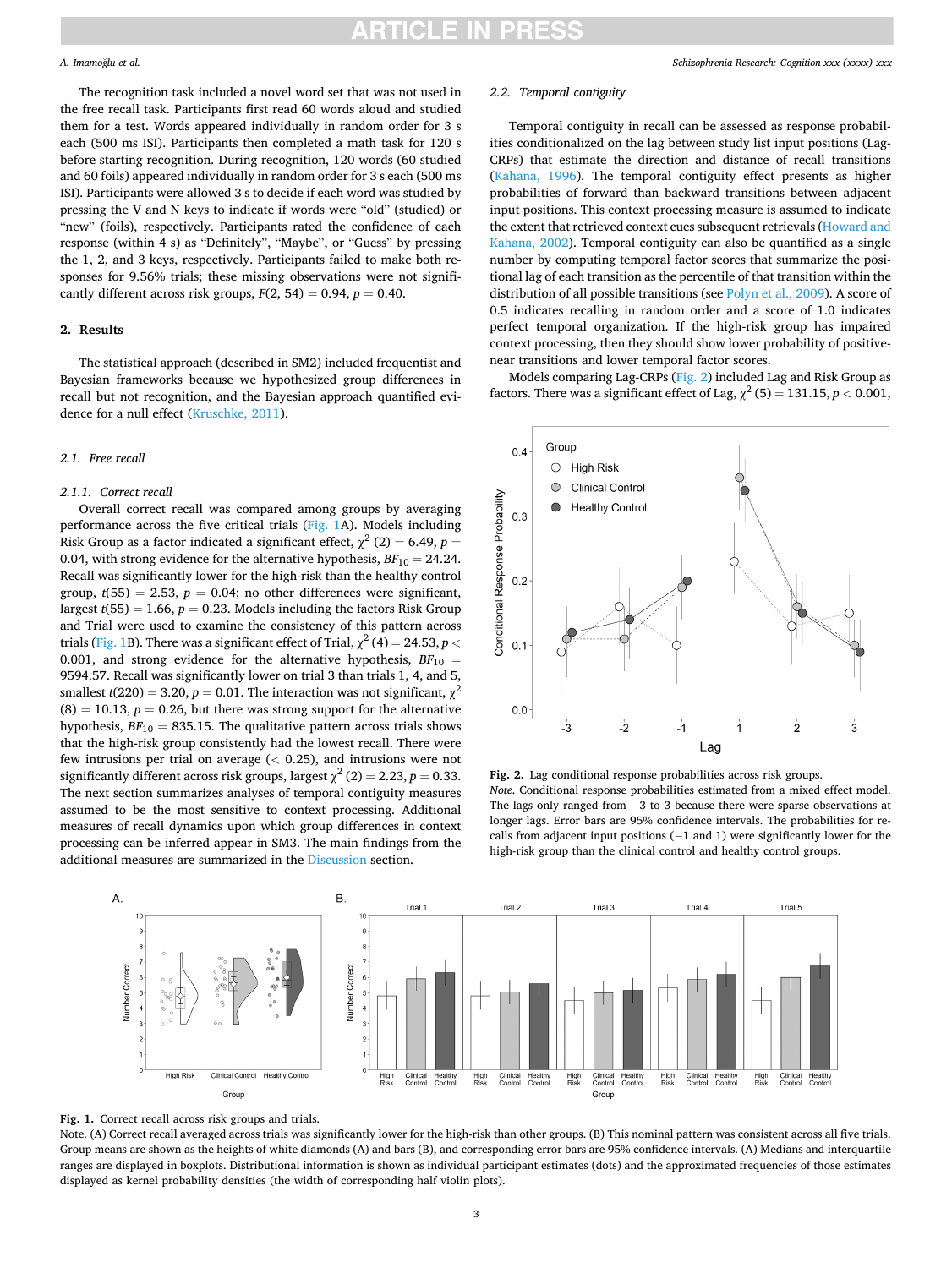### <span id="page-3-0"></span>*A.* ˙ *Imamo*˘*glu et al.*

with strong support for the alternative hypothesis,  $BF_{10}$  = 6.12  $\times$  10<sup>6</sup>, no significant effect of Risk Group,  $\chi^2$  (2) = 3.73, *p* = 0.16, with moderate support for the null hypothesis,  $BF_{10} = 0.16$ , and a significant interaction,  $\chi^2$  (10) = 22.13, *p* = 0.01, with strong support for the alternative hypothesis,  $BF_{10} = 3020.96$ . The interaction showed significantly lower probabilities at the nearest transitions (lags 1 and −1) for the high-risk than clinical control and healthy control groups, smallest  $t(1559)$  = 2.43,  $p = 0.04$ , and no other significant differences, largest  $t(996) =$ 1.72,  $p = 0.20$ . Models comparing temporal factors score with Risk Group as a factor indicated a significant effect,  $\chi^2$  (2) = 9.98, *p* < 0.01, and moderate support for the alternative hypothesis,  $BF_{10} = 7.37$ , showing that the score for the high-risk group  $(0.54, 95\% \text{ CI} = [0.47, 0.60])$  was significantly lower than the scores for the clinical control (0.64, 95% *CI*  = [0.58, 0.70]) and healthy control (0.63, 95% *CI* = [0.57, 0.69]) groups, largest  $t(54.2) = 2.51$ ,  $p = 0.04$ , which were not significantly different,  $t(55) = 0.47$ ,  $p = 0.90$ . These results suggest that the high-risk group showed impaired poorer context processing during recall.

The level of temporal contiguity can be affected by primacy, recency, and other serial position effects ([Kahana, 1996](#page-5-0); [Healey et al., 2019](#page-5-0)). These effects can be controlled for by calculating chance-adjusted temporal factor scores ([Healey, 2018\)](#page-5-0) that compare the non-adjusted temporal factor scores to the scores that would be expected if transitions between items were random rather than determined by temporal contiguity (for details see [Mundorf et al., 2021\)](#page-5-0). Models comparing chanceadjusted scores with Risk Group as a factor indicated no significant effect,  $\chi^2(2) = 2.56$ ,  $p = 0.28$ , with a weak support for the null hypothesis,  $BF_{10} = 0.60$ , even though the numerical trend was similar to the nonadjusted scores (high-risk =  $0.33$ , 95% CI =  $[0.01, 0.66]$ , clinical control = 0.53, 95% CI = [0.27, 0.82], healthy control = 0.62, 95% CI = [0.31, 0.93]). Notably, adjusted temporal factor scores were noisy due to our small sample size, which likely explains the discrepancy with the non-adjusted scores.

## *2.3. Recognition*

Table 2 displays the overall probabilities of "old" responses to studied and foils items. Group differences in sensitivity (*d*′ ) and response bias (*c*) were assessed using standard signal detection theory equations ([Green and Swets, 1966](#page-5-0)). More information about the statistical approach used to assess recognition memory performance is available in SM4. The models for these measures included Risk Group as a factor. The models for sensitivity [\(Fig. 3A](#page-4-0)) indicated no significant effect of Risk Group,  $F(2, 51) = 1.51$ ,  $p = 0.23$ , and weak support for the null hypothesis,  $BF_{10} = 0.43$ . The models for response bias ([Fig. 3B](#page-4-0)) indicated no significant effect of Risk Group,  $F(2, 51) = 0.65$ ,  $p = 0.52$ , and moderate support for the null hypothesis,  $BF_{10} = 0.23$ . Collectively, these results indicate that there were no group differences in memory sensitivity or response bias in the task with lower context processing demands and that most participants responded conservatively.

# **3. Discussion**

The current study tested the hypothesis that young people at risk for schizophrenia should experience episodic memory impairment reflecting a context processing deficit. Supporting this hypothesis, children and adolescents at high genetic risk for schizophrenia showed impaired recall and reduced temporal contiguity relative to lower-risk groups but no recognition memory deficit. These results suggest that young people at high risk for schizophrenia experience context processing deficits in episodic memory. This finding is consistent with the broader literature showing comparable memory deficits associated with vulnerability to schizophrenia [\(Sahakyan and Kwapil, 2016, 2018\)](#page-6-0), first-episode psychosis [\(Murty et al., 2018](#page-5-0)), and clinically diagnosed schizophrenia ([Polyn et al., 2015](#page-5-0)).

Converging evidence for the proposal that episodic memory impairment associated with schizophrenia reflects context processing deficits also comes from computational modeling work identifying the mechanisms underlying free recall deficits present in other populations assumed to experience context processing deficits. For example, one computational model of free recall suggests that similar patterns of recall deficits and reduced temporal contiguity associated with healthy aging reflect impaired context retrieval during the recall period (e.g., [Healey and Kahana, 2016\)](#page-5-0). We further tested predictions from this computational model about context processing deficits by examining potential group differences in other dynamics of free recall. A complete description of the measures and results is available in SM3.

A comparison of serial position functions across groups (SM3.1, Fig. S1) showed recency effects for only the high-risk group, which was inconsistent with the uniform recall deficits across positions associated higher vulnerability for schizophrenia [\(Sahakyan and Kwapil, 2018\)](#page-6-0) and clinically diagnosed schizophrenia [\(Polyn et al., 2015\)](#page-5-0). According to a context-based view, such recency could indicate that the context associated with the end-of-list study items was most accessible after the study-test delay for the high-risk group. This could reflect slower processing of context changes across study items, but this result should be replicated and formally modeled before drawing strong conclusions. Notably, first recall probabilities (SM3.2, Fig. S2) did not differ across risk groups, which was inconsistent with the lower recall initiation probabilities from the first-studied items observed in people with higher schizophrenia vulnerability (Fig. S1) and with the prediction that context processing deficits should reduce recall initiation from those items ([Sahakyan and Kwapil, 2018\)](#page-6-0). This suggests that the particular context processing deficits associated with schizophrenia risk impacted context retrieval most after the first recall attempt. Finally, interresponse times between recalls (SM3.3, Fig. S3) revealed no group differences, which was also inconsistent with a context deficit view. But the nominal pattern did indicate the most rapid slowing for later recalls in the high-risk group, which paralleled findings in people with higher schizophrenia vulnerability ([Sahakyan and Kwapil, 2018\)](#page-6-0). Together, with the results reported in the main manuscript above, these additional findings suggest that if schizophrenia risk is associated with context processing deficits, there may be nuanced differences in the exact

| н |  |
|---|--|
|---|--|

Hit and false alarm rates in recognition memory as a function of confidence level for each risk group.

| Group            | Measure       |               |                 |                 |                 |                 |                 |                 |
|------------------|---------------|---------------|-----------------|-----------------|-----------------|-----------------|-----------------|-----------------|
|                  | Hits          |               |                 | False alarms    |                 |                 |                 |                 |
|                  | All           | Definitely    | Maybe           | Guess           | All             | Definitely      | Maybe           | Guess           |
| High risk        | $0.75$ [0.73, | $0.66$ [0.63, | $0.06$ [0.05,   | $0.03$ [0.02,   | $0.17$ $[0.14]$ | $0.09$ [0.07,   | $0.06$ [0.04,   | $0.02$ [0.01,   |
|                  | 0.781         | 0.701         | 0.081           | 0.041           | 0.191           | 0.111           | 0.071           | 0.031           |
| Clinical control | $0.74$ [0.71, | $0.61$ [0.58, | $0.10$ $[0.08,$ | $0.03$ $[0.02,$ | $0.15$ $[0.13,$ | $0.07$ $[0.06,$ | $0.05$ [0.04,   | $0.03$ $[0.02,$ |
|                  | 0.761         | 0.631         | 0.121           | 0.041           | 0.181           | 0.081           | 0.061           | 0.041           |
| Healthy          | $0.68$ [0.65, | $0.53$ [0.50, | $0.11$ $[0.09,$ | $0.04$ [0.03,   | $0.18$ [0.15,   | $0.07$ $[0.06,$ | $0.05$ $[0.04,$ | $0.06$ [0.04,   |
| control          | 0.711         | 0.561         | 0.131           | 0.061           | 0.201           | 0.091           | 0.071           | 0.071           |

*Note*. 95% confidence intervals appear in brackets.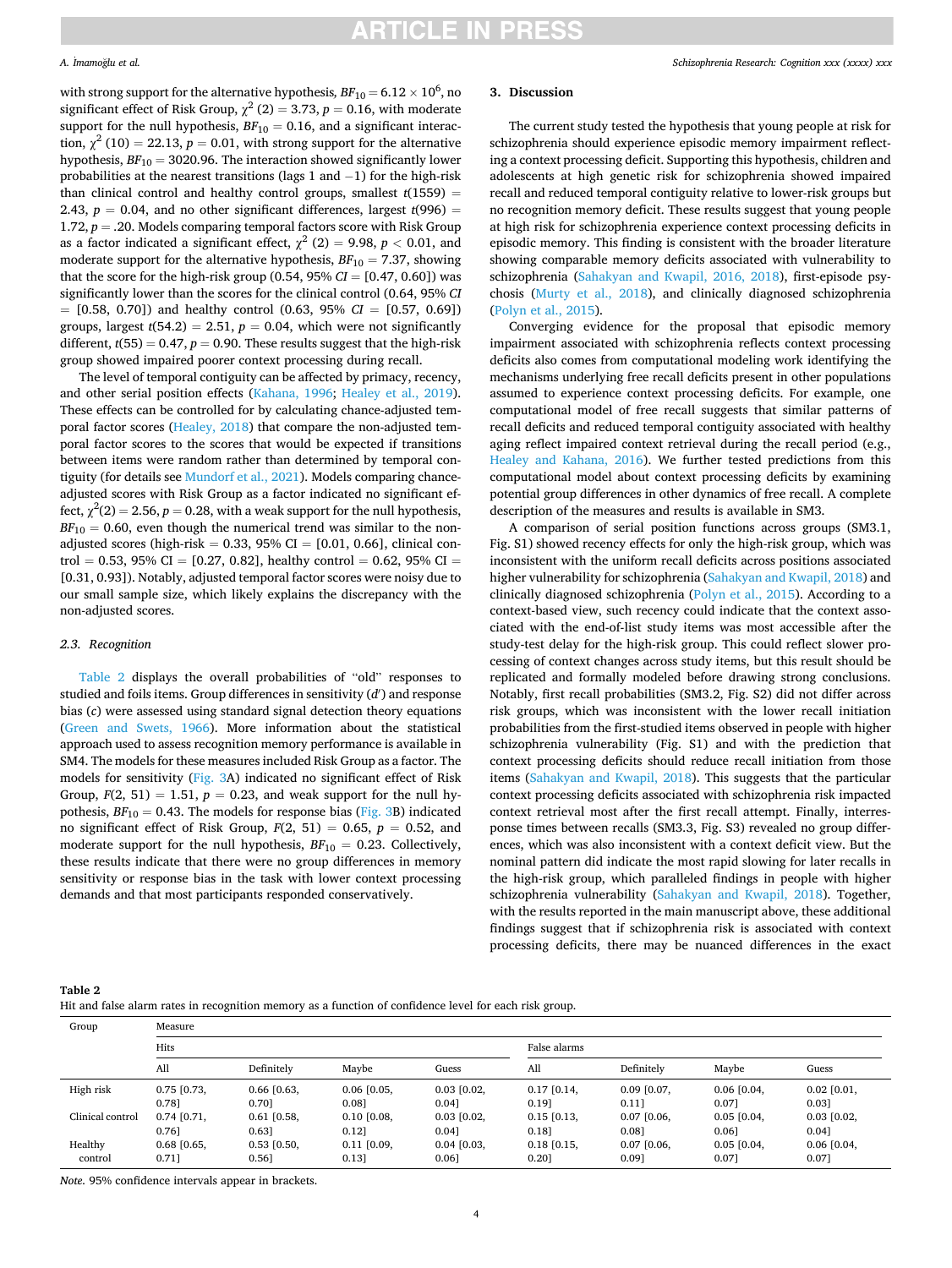<span id="page-4-0"></span>

**Fig. 3.** Recognition sensitivity and response bias across risk groups.

*Note*. There were no significant between-group differences in (A) sensitivity (computed as *d*′ ) or (B) response bias (computed as *c*). Group means are shown as white diamonds and corresponding errors bars are 95% confidence intervals. Medians and interquartile ranges are displayed in boxplots. Distributional information is shown as individual participant estimates (dots) and the approximated frequencies of those estimates displayed as kernel probability densities (the width of corresponding half violin plots).

contextual mechanisms underlying group differences reported here relative to studies comparing other at-risk populations. These discrepancies among populations could be clarified in replication attempts including more recall trials, larger samples, and formal computational modeling.

As predicted, recognition memory did not differ across groups. This bolsters the assertion that the risk-related cognitive impairments reflect deficits in some aspects of context processing. However, the available literature is mixed as some studies of patients with schizophrenia report no recognition deficits ([Mathews and Barch, 2004\)](#page-5-0), while others report impairment as fewer hits [\(Heckers et al., 2000](#page-5-0)) and more false alarms ([Weiss et al., 2004](#page-6-0)). Additionally, higher negative symptom schizotypy is associated with fewer hits, while higher positive symptom schizotypy is associated with more false alarms [\(Sahakyan and Kwapil, 2019\)](#page-6-0). The inconsistency across tasks and populations could partly reflect variation in context processing requirements across tasks. Here, the high-risk group may have shown intact recognition because the task had low context processing requirements (i.e., one study list). Alternatively, the observed differential deficit in memory performance may not have truly reflected a differential deficit in ability. Instead, the true-score variance may have been smaller for recognition than recall, thus obscuring detection ability differences among groups using the recognition task (cf. [Miller et al., 1995](#page-5-0)). This limitation could be addressed in future studies by matching mean performance levels in the recall and recognition tasks. If context processing deficits were observed here, they may have been less pronounced and/or qualitatively different in at-risk youth than adults vulnerable to or diagnosed with schizophrenia. Finally, since recognition always appeared after recall, the task order could have interacted with context processing differences. Note that the more sensitive test of context processing (i.e., free recall) first appeared to improve detection of group differences.

Although we observed several deficits associated with high risk for schizophrenia, we did not observe any significant differences associated with the clinical control group. As a reminder, the clinical control group included participants with ADHD and anxiety disorders due to highrates of such disorders being present in both schizophrenia patients ([Braga et al., 2013; Ross et al., 2006](#page-5-0)) and their first-degree relatives who subsequently developed schizophrenia [\(Johnstone et al., 2005](#page-5-0); [Parnas](#page-5-0)  [et al., 1982\)](#page-5-0). However, including two comorbid disorders in this group may have limited our ability to detect impairments if they exist because children with ADHD sometimes have intact ([Skowronek et al., 2008\)](#page-6-0) and other times impaired episodic memory ([Groom et al., 2008](#page-5-0)), whereas people with anxiety disorders are at times impaired in free recall [\(Air](#page-5-0)[aksinen et al., 2005](#page-5-0)). Here, the clinical control group showed better temporal contiguity than the high-risk group, indicating that the present sample of children with ADHD and/or an anxiety disorder were not impaired in this type of temporal context processing.

Finally, we examined group differences in schizotypy symptoms and the relationship between those symptoms and memory measures varying in sensitivity to context processing (see SM5). Regardless of riskgroup status, there was a selective negative association between negative schizotypy symptoms and temporal factor scores (the most sensitive measure of context processing in these analyses; Fig. S5). This relationship is conceptually consistent with findings suggesting that high negative symptom schizotypy is associated with context processing deficits in episodic memory ([Sahakyan and Kwapil, 2018](#page-6-0)).

In summary, the present study provides the first characterization of the similarities and differences in aspects of episodic memory in children and adolescents at-risk for schizophrenia. We tested the hypothesis that context deficits associated with risk of schizophrenia would lead to episodic memory deficits in a high-risk group on recall measures most sensitive to context processing. Consistent with this hypothesis, highrisk, first-degree relatives of people with schizophrenia and related disorders had impaired free recall performance and temporal organization of subsequent recalls indicative of impaired context processing. This is consistent with patterns of episodic memory previously observed in schizophrenia patients ([Murty et al., 2018](#page-5-0); [Polyn et al., 2015](#page-5-0); [Tou](#page-6-0)[lopoulou et al., 2003](#page-6-0)) and young adults with high negative schizotypy symptoms ([Sahakyan and Kwapil, 2016, 2018](#page-6-0)). However, we also detected some inconsistencies, primarily in first recall probabilities and interresponse times, suggesting that context-processing deficits observed in this population have nuanced on retrieval dynamics in free recall. The exact nature of context processing deficits could be identified in future work using variants of a context-based computational model of free recall (e.g., [Healey and Kahana, 2016\)](#page-5-0). This model-based approach could be used to identify deficits in specific contextual mechanisms within participants, thus enabling prediction of schizophrenia development.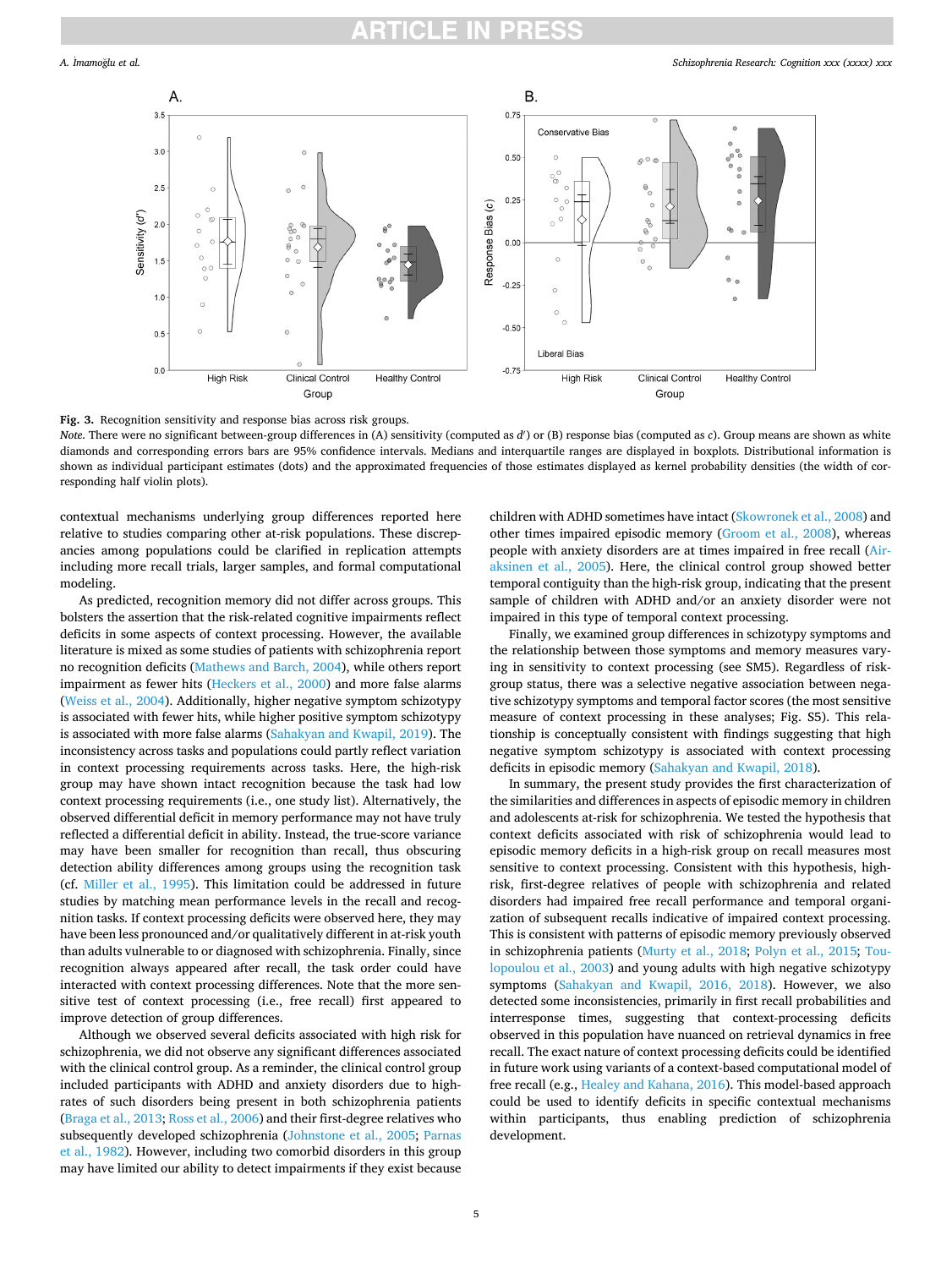# **ARTICLE IN PRESS**

### <span id="page-5-0"></span>*A.* ˙ *Imamo*˘*glu et al.*

### **Funding**

This work was supported by the National Institute of Mental Health (NIMH) under Grant 5R01MH103790-05, the David Bray Peele and the Lindquist Undergraduate Research Awards from the University of North Carolina, Chapel Hill.

# **CRediT authorship contribution statement**

Aslıhan İmamoğlu: Formal analysis, Investigation, Writing - original draft, Writing – review  $\&$  editing, Visualization, Project administration. **Claudia Foubert:** Conceptualization, Methodology, Software, Investigation, Writing – original draft, Writing – review  $\&$  editing, Project administration, Funding acquisition. **M. Karl Healey:** Formal analysis, Data curation, Writing – original draft, Writing – review  $\&$ editing. **Stephanie Langella:** Methodology, Software, Writing – review & editing. **Aysenil Belger:** Conceptualization, Methodology, Resources, Project administration, Funding acquisition. **Kelly S. Giovanello:**  Conceptualization, Methodology, Writing – original draft, Writing – review & editing, Supervision, Project administration, Funding acquisition. **Christopher N. Wahlheim:** Conceptualization, Methodology, Software, Formal analysis, Data curation, Writing – original draft, Writing – review & editing, Visualization, Supervision.

### **Declaration of competing interest**

The authors have no conflicts of interest to declare that are relevant to the content of this manuscript.

## **Appendix A. Supplementary data**

Supplementary data to this article can be found online at [https://doi.](https://doi.org/10.1016/j.scog.2022.100241)  [org/10.1016/j.scog.2022.100241.](https://doi.org/10.1016/j.scog.2022.100241)

### **References**

- Airaksinen, E., Larsson, M., Forsell, Y., 2005. Neuropsychological functions in anxiety disorders in population-based samples: evidence of episodic memory dysfunction. J. Psychiatr. Res. 39 (2), 207–214. [https://doi.org/10.1016/j.](https://doi.org/10.1016/j.jpsychires.2004.06.001)  [jpsychires.2004.06.001](https://doi.org/10.1016/j.jpsychires.2004.06.001).
- [Aleman, A., Hijman, R., De Haan, E.H., Kahn, R.S., 1999. Memory impairment in](http://refhub.elsevier.com/S2215-0013(22)00006-3/rf202202050752321299)  [schizophrenia: a meta-analysis. Am. J. Psychiatry 156 \(9\), 1358](http://refhub.elsevier.com/S2215-0013(22)00006-3/rf202202050752321299)–1366.
- Anderson, J.R., Bower, G.H., 1972. Recognition and retrieval processes in free recall. Psychol. Rev. 79 (2), 97–123. [https://doi.org/10.1037/h0033773.](https://doi.org/10.1037/h0033773)
- Arnsten, A.F., Rubia, K., 2012. Neurobiological circuits regulating attention, cognitive control, motivation, and emotion: disruptions in neurodevelopmental psychiatric disorders. J. Am. Acad. Child Adolesc. Psychiatry 51 (4), 356–367. [https://doi.org/](https://doi.org/10.1016/j.jaac.2012.01.008)  [10.1016/j.jaac.2012.01.008.](https://doi.org/10.1016/j.jaac.2012.01.008)
- Barch, D.M., Ceaser, A., 2012. Cognition in schizophrenia: core psychological and neural mechanisms. Trends Cogn. Sci. 16 (1), 27–34. [https://doi.org/10.1016/j.](https://doi.org/10.1016/j.tics.2011.11.015) [tics.2011.11.015.](https://doi.org/10.1016/j.tics.2011.11.015)
- Braga, R.J., Reynolds, G.P., Siris, S.G., 2013. Anxiety comorbidity in schizophrenia. Psychiatry Res. 210 (1), 1–7. [https://doi.org/10.1016/j.psychres.2013.07.030.](https://doi.org/10.1016/j.psychres.2013.07.030)
- Chun, M.M., Turk-Browne, N.B., 2007. Interactions between attention and memory. Curr. Opin. Neurobiol. 17 (2), 177–184. [https://doi.org/10.1016/j.](https://doi.org/10.1016/j.conb.2007.03.005)  [conb.2007.03.005.](https://doi.org/10.1016/j.conb.2007.03.005)
- Coltheart, M., 1981. The MRC psycholinguistic database. Q. J. Exp. Psychol. 33A (4), 497–505. https://doi.org/10.1080/1464074810840080
- Cosway, R., Byrne, M., Clafferty, R., Hodges, A., Grant, E., Abukmeil, S.S., Johnstone, E. C., 2000. Neuropsychological change in young people at high risk for schizophrenia: results from the first two neuropsychological assessments of the Edinburgh high risk study. Psychol. Med. 30 (5), 1111–1121. [https://doi.org/10.1017/](https://doi.org/10.1017/S0033291799002585)  [S0033291799002585](https://doi.org/10.1017/S0033291799002585).
- Erlenmeyer-Kimling, L., Rock, D., Roberts, S.A., Janal, M., Kestenbaum, C., Cornblatt, B., Adamo, U.H., Gottesman, I.I., 2000. Attention, memory, and motor skills as childhood predictors of schizophrenia-related psychoses: the New York high-risk project. Am. J. Psychiatr. 157 (9), 1416-1422. https://doi.org/10.1176/ p.157.9.1416.
- First, M.B., Spitzer, R.L., Gibbon, M., Williams, J.B., 1995. The structured clinical interview for DSM-III-R personality disorders (SCID-II). Part I: description. J. Personal. Disord. 9 (2), 83–91.<https://doi.org/10.1521/pedi.1995.9.2.83>.
- [Green, D.M., Swets, J.A., 1966. Signal Detection Theory and Psychophysics, Vol. 1.](http://refhub.elsevier.com/S2215-0013(22)00006-3/rf202202050753212177) [Wiley, New York, 1969-12](http://refhub.elsevier.com/S2215-0013(22)00006-3/rf202202050753212177).
- Groom, M.J., Jackson, G.M., Calton, T.G., Andrews, H.K., Bates, A.T., Liddle, P.F., Hollis, C., 2008. Cognitive deficits in early-onset schizophrenia spectrum patients

#### *Schizophrenia Research: Cognition xxx (xxxx) xxx*

and their non-psychotic siblings: A comparison with ADHD. Schizophrenia Research 99 (1–3), 85–95. [https://doi.org/10.1016/j.schres.2007.11.008.](https://doi.org/10.1016/j.schres.2007.11.008)

- Healey, M.K., Kahana, M.J., 2016. A four–component model of age–related memory change. Psychol. Rev. 123 (1), 23–69. <https://doi.org/10.1037/rev0000015>. Healey, M.K., 2018. Temporal contiguity in incidentally encoded memories. J. Mem.
- Lang. 102, 28–40. <https://doi.org/10.1016/j.jml.2018.04.003>. Healey, M.K., Long, N.M., Kahana, M.J., 2019. Contiguity in episodic memory. Psychon.
- Bull. Rev. 26 (3), 699-720. https://doi.org/10.3758/s13423-018-1537-Heckers, S., Curran, T., Goff, D., Rauch, S.L., Fischman, A.J., Alpert, N.M., Schacter, D.L.,
- 2000. Abnormalities in the thalamus and prefrontal cortex during episodic object recognition in schizophrenia. Biol. Psychiatry 48 (7), 651-657. https://doi.org [10.1016/S0006-3223\(00\)00919-7.](https://doi.org/10.1016/S0006-3223(00)00919-7)
- Hemager, N., Plessen, K.J., Thorup, A., Christiani, C., Ellersgaard, D., Spang, K.S., Burton, B.K., Gregersen, M., Søndergaard, A., Greve, A.N., Gantriis, D.L., 2018. Assessment of neurocognitive functions in 7-year-old children at familial high risk for schizophrenia or bipolar disorder: the Danish high risk and resilience study VIA 7. JAMA Psychiat. 75 (8), 844–852. [https://doi.org/10.1001/](https://doi.org/10.1001/jamapsychiatry.2018.1415)  [jamapsychiatry.2018.1415.](https://doi.org/10.1001/jamapsychiatry.2018.1415)
- Heinrichs, R.W., Zakzanis, K.K., 1998. Neurocognitive deficit in schizophrenia: a quantitative review of the evidence. Neuropsychology 12 (3), 426–455. [https://doi.](https://doi.org/10.1037/0894-4105.12.3.426)  [org/10.1037/0894-4105.12.3.426](https://doi.org/10.1037/0894-4105.12.3.426).
- Howard, M.W., Kahana, M.J., 2002. A distributed representation of temporal context. J. Math. Psychol. 46 (3), 269-299. https://doi.org/10.1006/jmps.2001.138.
- Johnstone, E.C., Ebmeier, K.P., Miller, P., Owens, D.G., Lawrie, S.M., 2005. Predicting schizophrenia: findings from the Edinburgh high-risk study. Br. J. Psychiatry 186 (1), 18–25. [https://doi.org/10.1192/bjp.186.1.18.](https://doi.org/10.1192/bjp.186.1.18)
- Kahana, M.J., 1996. Associative retrieval processes in free recall. Mem. Cogn. 24 (1), 103–109. <https://doi.org/10.3758/BF03197276>.
- Keefe, R.S.E., Arnold, M.C., Bayen, U.J., McEvoy, J.P., Wilson, W.H., 2002. Sourcemonitoring deficits for self-generated stimuli in schizophrenia: multinomial modeling of data from three sources. Schizophr. Res. 57 (1), 51–67. [https://doi.org/](https://doi.org/10.1016/S0920-9964(01)00306-1)  [10.1016/S0920-9964\(01\)00306-1.](https://doi.org/10.1016/S0920-9964(01)00306-1)
- Kremen, W.S., Faraone, S.V., Seidman, L.J., Pepple, J.R., Tsuang, M.T., 1998. Neuropsychological risk indicators for schizophrenia: a preliminary study of female relatives of schizophrenic and bipolar probands. Psychiatry Res. 79 (3), 227–240. [https://doi.org/10.1016/S0165-1781\(98\)00042-0.](https://doi.org/10.1016/S0165-1781(98)00042-0)
- Kruschke, J.K., 2011. Bayesian assessment of null values via parameter estimation and model comparison. Perspect. Psychol. Sci. 6 (3), 299–312. [https://doi.org/10.1177/](https://doi.org/10.1177/1745691611406925)  174569161140692
- Kwapil, T.R., Gross, G.M., Silvia, P.J., Barrantes-Vidal, N., 2013. Prediction of psychopathology and functional impairment by positive and negative schizotypy in the Chapmans' ten-year longitudinal study. J. Abnorm. Psychol. 122 (3), 807–815. [https://doi.org/10.1037/a0033759.](https://doi.org/10.1037/a0033759)
- Mathews, J., Barch, D., 2004. Episodic memory for emotional and nonemotional words in schizophrenia. Cognit. Emot. 18 (6), 721–740. [https://doi.org/10.1080/](https://doi.org/10.1080/02699930341000284) [02699930341000284.](https://doi.org/10.1080/02699930341000284)
- McGlashan, T.H., Miller, T.J., Woods, S.W., Hoffman, R.E., Davidson, L., 2001. Instrument for the Assessment of Prodromal Symptoms and States. Early Intervention in Psychotic Disorders 91, 135–149. [https://doi.org/10.1007/978-94-](https://doi.org/10.1007/978-94-010-0892-1_7) [010-0892-1\\_7](https://doi.org/10.1007/978-94-010-0892-1_7)
- McTeague, L.M., Huemer, J., Carreon, D.M., Jiang, Y., Eickhoff, S.B., Etkin, A., 2017. Identification of common neural circuit disruptions in cognitive control across psychiatric disorders. Am. J. Psychiatr. 174 (7), 676–685. [https://doi.org/10.1176/](https://doi.org/10.1176/appi.ajp.2017.16040400)  [appi.ajp.2017.16040400.](https://doi.org/10.1176/appi.ajp.2017.16040400)
- Mesholam-Gately, R.I., Giuliano, A.J., Goff, K.P., Faraone, S.V., Seidman, L.J., 2009. Neurocognition in first-episode schizophrenia: a meta-analytic review. Neuropsychology 23 (3), 315–336. <https://doi.org/10.1037/a0014708>.

[Miller, M.B., Chapman, J.P., Chapman, L.J., Collins, J., 1995. Task difficulty and](http://refhub.elsevier.com/S2215-0013(22)00006-3/rf202202050755130861)  [cognitive deficits in schizophrenia. J. Abnorm. Psychol. 104 \(2\), 251](http://refhub.elsevier.com/S2215-0013(22)00006-3/rf202202050755130861)–258.

- Mundorf, A.M.D., Lazarus, L.T.T., Uitvlugt, M.G., Healey, M.K., 2021. A test of retrieved context theory: dynamics of recall after incidental encoding. J. Exp. Psychol. Learn. Mem. Cogn. 47 (8), 1264–1287. [https://doi.org/10.1037/xlm0001001.](https://doi.org/10.1037/xlm0001001)
- Murty, V.P., McKinney, R.A., DuBrow, S., Jalbrzikowski, M., Haas, G.L., Luna, B., 2018. Differential patterns of contextual organization of memory in first-episode psychosis. NPJ Schizophr. 4 (1), 1–6.<https://doi.org/10.1038/s41537-018-0046-8>.
- Parnas, J., Schulsinger, F., Schulsinger, H., Mednick, S.A., Teasdale, T.W., 1982. Behavioral precursors of schizophrenia spectrum: a prospective study. Arch. Gen. Psychiatry 39 (6), 658–664. [https://doi.org/10.1001/](https://doi.org/10.1001/archpsyc.1982.04290060020005) [archpsyc.1982.04290060020005.](https://doi.org/10.1001/archpsyc.1982.04290060020005)
- Paulsen, J.S., Heaton, R.K., Sadek, J.R., Perry, W., Delis, D.C., Braff, D., Jeste, D.V., 1995. The nature of learning and memory impairments in schizophrenia. J. Int. Neuropsychol. Soc. 1 (1), 88–99.<https://doi.org/10.1017/S135561770000014X>.
- Polyn, S.M., McCluey, J.D., Morton, N.W., Woolard, A.A., Luksik, A.S., Heckers, S., 2015. Temporal context and the organizational impairment of memory search in schizophrenia. Cogn. Neuropsychiatry 20 (4), 296–310. [https://doi.org/10.1080/](https://doi.org/10.1080/13546805.2015.1031372)  [13546805.2015.1031372](https://doi.org/10.1080/13546805.2015.1031372).
- Polyn, S.M., Norman, K.A., Kahana, M.J., 2009. Task context and organization in free recall. Neuropsychologia 47 (11), 2158–2163. [https://doi.org/10.1016/j.](https://doi.org/10.1016/j.neuropsychologia.2009.02.013) [neuropsychologia.2009.02.013](https://doi.org/10.1016/j.neuropsychologia.2009.02.013).
- Ranganath, C., Minzenberg, M.J., Ragland, J.D., 2008. The cognitive neuroscience of memory function and dysfunction in schizophrenia. Biol. Psychiatry 64 (1), 18–25. [https://doi.org/10.1016/j.biopsych.2008.04.011.](https://doi.org/10.1016/j.biopsych.2008.04.011)
- Ross, R.G., Heinlein, S., Tregellas, H., 2006. High rates of comorbidity are found in childhood-onset schizophrenia. Schizophr. Res. 88 (1), 90–95. [https://doi.org/](https://doi.org/10.1016/j.schres.2006.07.006)  [10.1016/j.schres.2006.07.006.](https://doi.org/10.1016/j.schres.2006.07.006)